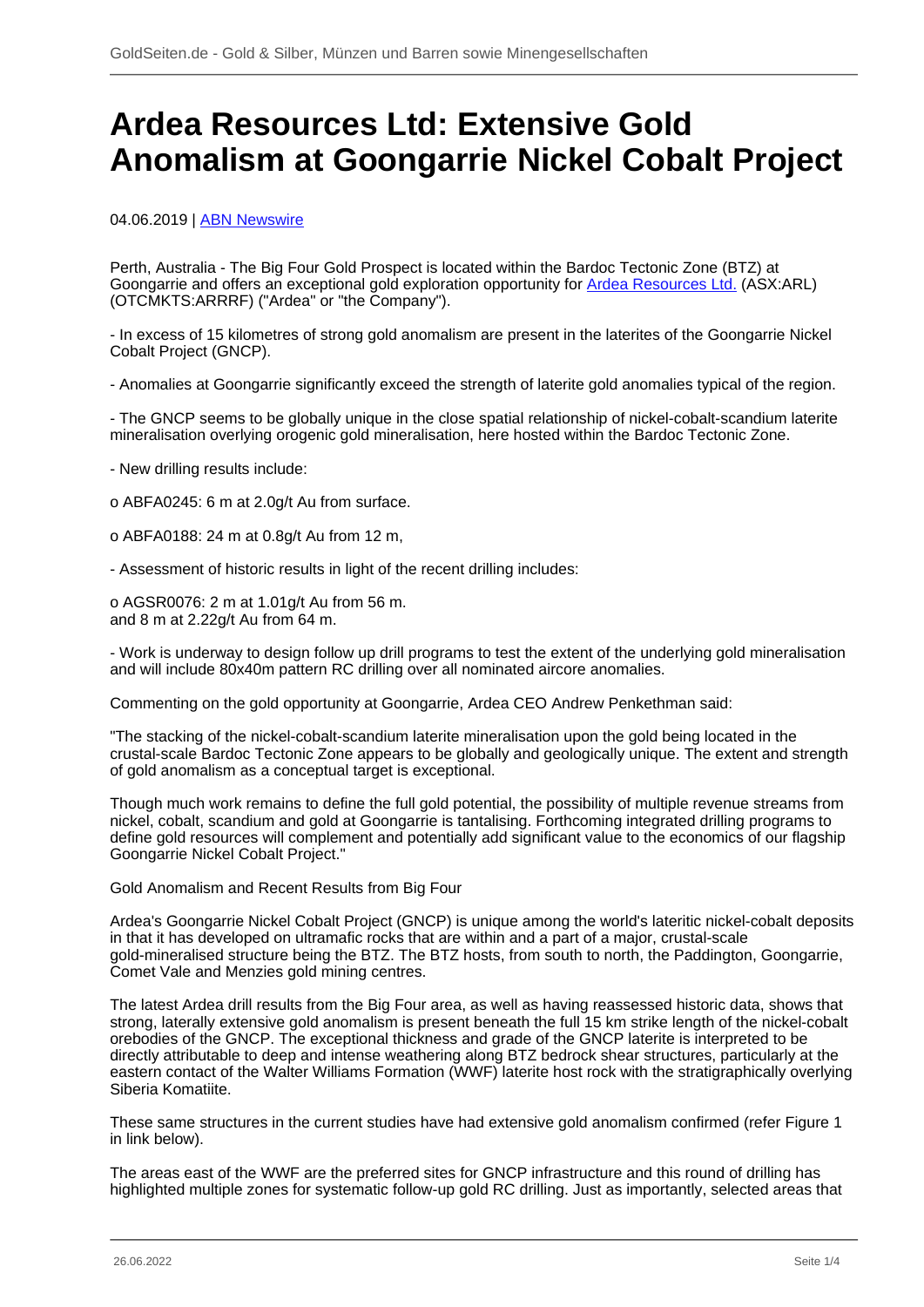are unmineralised have been identified as suitable future infrastructure sites.

Gold structures within the GNCP

During the course of the 2018 Pre-Feasibility Study (PFS) and Expansion Study programs, several parallel work streams all indicated a strong structural control on nickel laterite mineralisation (refer Pamela Jean Deeps, ASX announcement 8 October 2018).

These structures also control the distribution of gold mineralisation within the GNCP:

- 3D ore body modelling confirmed a dominant 345deg trend to laterite mineralisation, but with a strong overprinting 3000 "gold trend" leading to particularly thick, deep nickel-cobalt-scandium laterite mineralisation.

- An ultra-detailed airborne magnetic survey flown by Ardea to quantify potential bedrock ground-water hosting structures highlighted the association of the 300deg trending bedrock structures with ore-grade nickel laterite and also known gold anomalism.

- Pump testing process water targets from pit-dewatering defined high water volumes in association with the deep structures at Pamela Jean, which is also a zone of anomalous gold intercepts.

- Multi-element geochemistry identified discrete alkaline intermediate dykes associated with bedrock shear structures with anomalous gold. These structures are closely related to overlying high grade laterite mineralisation.

On the basis of identifying the gold anomalism associated with bedrock structures, Ardea initiated an aircore drilling gold exploration program at Big Four within the GNCP.

Results of the recent Big Four gold drilling program

As a first-pass gold exploration program, 265 aircore holes for 4,861 m (average 18.3 m) were drilled to blade refusal at the Big Four Prospect (refer Figure 1 in link below).

The Big Four drill program has confirmed gold mineralisation at Ardea's Big Four gold mine and historic gold prospects at Zeus and Dionysus, and furthermore has identified numerous new anomalies within the stratigraphically overlying Siberia Komatiite mafic sequence and Black Flag Formation felsic volcaniclastics to the east of the WWF ultramafic sequence.

Sampling was undertaken as 6m composites to reduce assay costs, but thereby lowering the sensitivity of the program. As such, anomalism is defined by lower grades as dilution by non-mineralised rock is expected over such broad sample intervals.

Despite this lowered sensitivity, the drilling has identified a number of highly anomalous gold intercepts that will require further investigation. For reference, gold anomalies of 20-40 parts per billion (or 0.02-0.04 g/t) within a laterite profile are commonly the basis for further gold exploration in the [Eastern Goldfields Inc.](/minen/1185--Eastern-Goldfields-Inc) of Western Australia.

The intensity of the gold anomalism mapped throughout the GNCP and surrounds is at least 10 times the values typical of the region's gold-anomalous laterites (refer Figure 1 in link below).

Results of the recent GNCP Big Four drilling include:

- ABFA0245, 6m at 2.0g/t Au from surface to end of hole (EOH).
- ABFA0188, 24m at 0.8g/t Au from 12m.
- ABFA0197, 12m at 0.3g/t Au from 78m to EOH.
- ABFA0209, 42-48m, 6m at 0.4g/t Au from 42m, and 18m at 0.1g/t from 66m to EOH.
- ABFA0152, 4m at 0.3g/t Au from 6m to EOH.

The drilling has identified a clearly alkaline dacitic volcaniclastic stratigraphy within the predominant mafic volcanic suite which overlies the WWF. The feeder dykes for the dacitic flows are identically finger-printed as the dykes intersected in the WWF laterite drilling which show a strong spatial association with gold intercepts within the nickel laterite.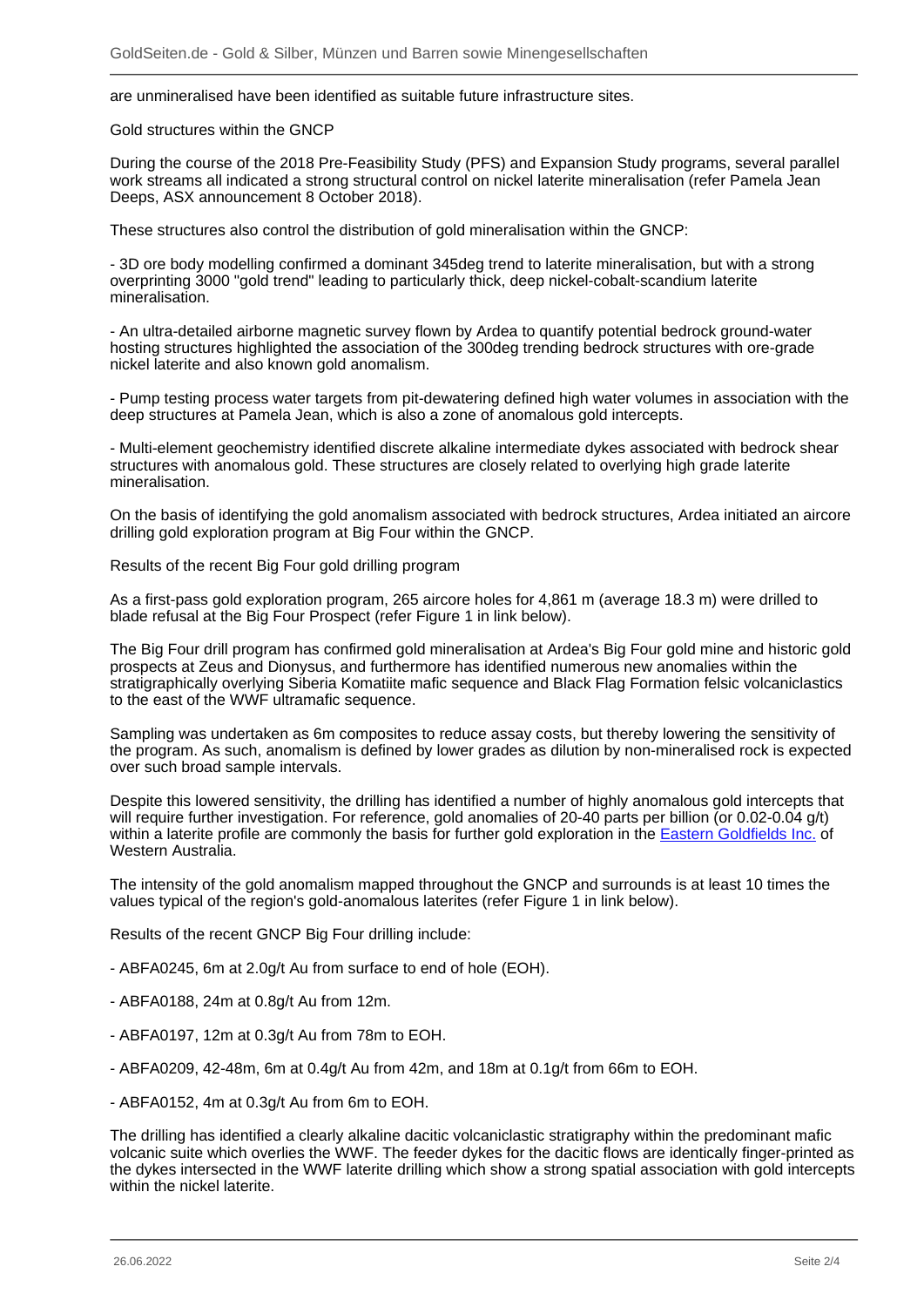Work is ongoing to define the likely controls on mineralisation at each occurrence, which is utilising geochemical data in conjunction with interpretation of Ardea's proprietary high-resolution magnetic datasets and digitisation of historic data where available. Collation and integration of these datasets will enable the design of follow up drill programs to test these anomalies at depth.

As well as the main foc**US Gold Corp.** targets, the aircore drilling has identified geological settings prospective for nickel sulphide (Scotia nickel sulphide mine immediately east of Ardea GNCP tenure), Volcanogenic Massive Sulphide (VMS) of the Jaguar-Bentley style, nickel laterite in olivine cumulate facies of the Siberia Komatiite, magnesite in WWF and Siberia Komatiite, scandium-vanadium laterite and Rare Earth Elements (REE) in alkaline volcanics (refer Annexure A, B and C in link below).

## Interrogation of historical datasets

Since their discovery, the lateritic deposits of the Goongarrie area have been extensively drilled and assayed for a range of elements, but only sporadically including gold. The desultory gold results were generally overlooked by previous explorers.

Recent interrogation and re-treating of the historic datasets by Ardea has identified numero[US Gold Corp.](/minen/339--US-Gold-Corp) anomalies (refer Figure 1 and 2 in link below). Gold mineralisation is present, for example, within and beneath the Elsie North nickel-cobalt deposit, to the west of the Pamela Jean nickel-cobalt deposit.

## Significant intercepts include:

- AGSR0076, 2m at 1.01g/t Au from 56m and 8m at 2.22g/t Au from 64m (322422 mE, 6669680 mN)
- AGSR0200, 2m at 1.94g/t Au from 34m (322581 mE, 6669438 mN)
- GSRC0025, 5m at 0.59g/t Au from 18m (322545 mE, 6669355 mN)
- AGSR0077, 1m at 0.55g/t Au from 54m (322337 mE, 6669684 mN)
- AGSR0201, 4m at 0.35g/t Au from 52m (322338 mE, 6669840 mN)

Note that gold-anomalous drill-holes are dominantly from Ardea ("AGSR" labelling), reflecting the fact that Ardea is the first project holder to recognise the precious metal potential, and hence systematically assay for gold and its pathfinder elements in its drilling.

High-resolution aeromagnetic geological interpretation from Ardea's survey shows that there are distinct sets of late-stage faults that appear to control gold mineralisation within the GNCP, particularly at Elsie North. These sets are present throughout the full BTZ from Paddington to Menzies and appear to control gold distributions at the GNCP anomalies.

Elsie North will be a prime target for future Ardea follow-up gold drilling.

### Goongarrie gold mining opportunities

There is the possibility of evolving mining operations at the GNCP, whereby development of nickel-cobalt-scandium open pits at Goongarrie effectively pre-strips material for the subsequent mining of gold beneath the laterite. However, much work is required to further define gold mineralisation at depth beneath the laterite deposits, to a level that would facilitate such sequential mining operations.

An opportunity exists as historic laterite drill exploration was shallow and did not seek to drill test below the saprock into the bedrock. Generally, as nickel and cobalt were the historic focus, no gold assays were completed on historic drill samples.

The presence of significant gold alteration systems and anomalism has only come about as a result of the detailed multi-element assay suite that Ardea uses in its GNCP research and development (R&D) programs.

### Next steps

The gold targets identified in the Big Four aircore drilling are of a comparable magnitude to historic [Eastern](/minen/1185--Eastern-Goldfields-Inc) [Goldfields Inc.](/minen/1185--Eastern-Goldfields-Inc) RAB/aircore drill anomalies that have led to significant gold mine discoveries such as Tropicana and Kanowna Belle. Accordingly, systematic follow-up drilling is required at Big Four, including:

- 1. 80x40m pattern RC drilling over all nominated aircore anomalies.
- 2. Gold targets at Goongarrie South, specifically Elsie North, Pamela Jean and Patricia Anne will be RC drill